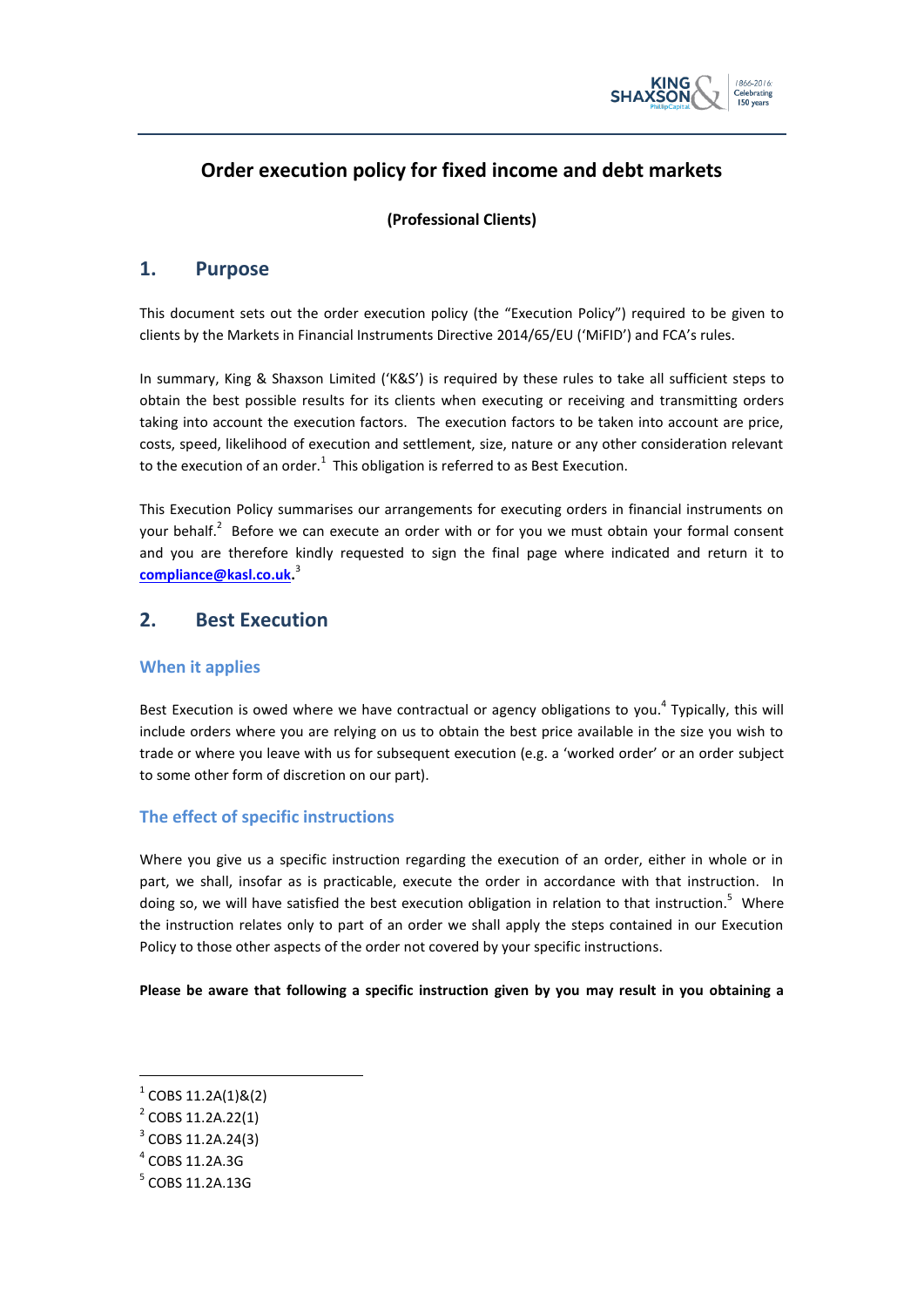

**worse execution outcome than if we had taken our normal steps designed to achieve the best possible result.**<sup>6</sup>

# **3. Execution factors and criteria**

Unless you give us specific instructions, the execution factors that we shall take into account in determining the manner in which your order will be executed are: $<sup>7</sup>$ </sup>

- (i) the instrument/unit price;
- (ii) the execution costs (trading, clearing and settlement, exchange fees etc.);
- (iii) the need for timely execution;
- (iv) the liquidity of the market and availability of competitive prices;
- (v) the size of your order (and its potential price impact);
- (vi) the certainty of timely and effective settlement; and
- (vii) any other consideration relevant to the efficient execution of your order.

Price will ordinarily merit a high relative importance in obtaining Best Execution. However, the factors relevant to any order may sometimes be in conflict and in some circumstances or for some clients, orders, financial instruments or markets, we may appropriately determine that other execution factors are as or more important than price in obtaining the best possible execution result.<sup>8</sup>

We shall further determine the relative importance of each of the execution factors by taking into account the following criteria:<sup>9</sup>

- (i) the characteristics of the client (including their regulatory client categorisation);
- (ii) the characteristics of the order;
- (iii) the characteristics of the financial instrument that is the subject of that order; and
- (iv) the characteristics of the execution venues to which that order can be directed.

# **4. OTC nature of fixed income and debt markets<sup>10</sup>**

In general, fixed income and debt markets are significantly less transparent than equity markets, particularly above a relatively small size and/or in respect of any but the most liquid debt issues. The majority of trading, certainly for non-retail business, tends to be on an OTC basis rather than through an exchange or similar venue.

As part of the price discovery process, K&S will therefore usually seek quotes from more than one counterparty in addition to referring to screen-based quotes or prices (where these are available). However, this may not always be possible or desirable. For example:

 $6$  COBS 11.2A

 $^7$  Article 65(4) MiFID Org, Article 27(1) MiFID II, COBS 11.2A.10G & 11G, 11.2A.25(3)(a), 11.2A.34

<sup>8</sup> COBS 11.2A11G

 $^9$  Articles 65(4) & 64(1) MiFID Org

<sup>10</sup> COBS 11.2A.21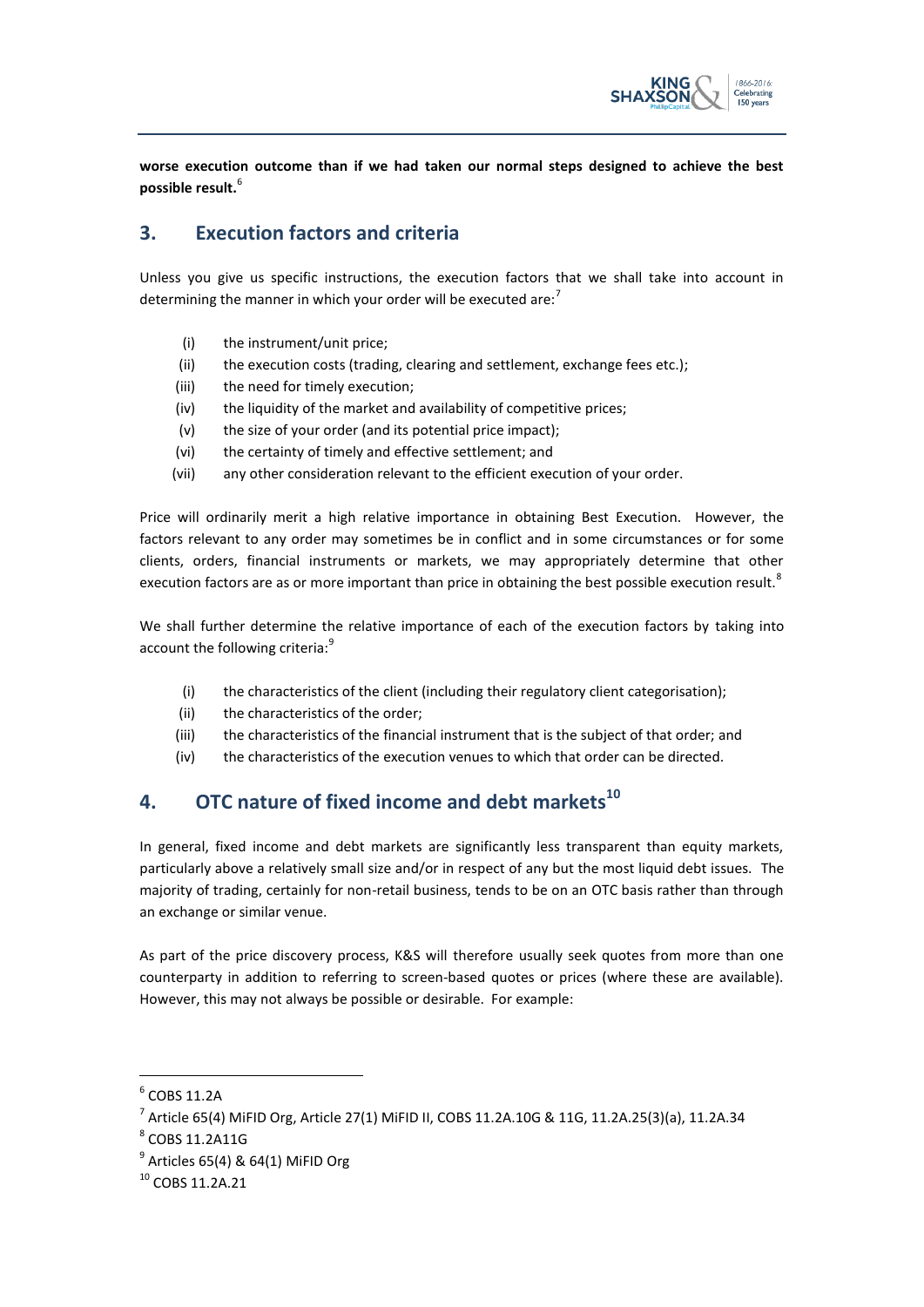

- (i) The prices visible on a screen (e.g. the prices supplied by various parties and displayed on an aggregated basis by a service such as Bloomberg) may be merely indicative, may only be on the bid or the offer, may not work in the necessary size and will represent only those market makers or liquidity providers choosing to supply prices;
- (ii) Contacting multiple potential counterparties for a price quote, particularly in less liquid instruments, may result in the price moving against the interests of the client;
- (iii) If the client has indicated a need for immediate execution it may not be possible to obtain multiple quotes;
- (iv) There may only be one potential counterparty able or willing to transact (e.g. Certificates of Deposit).

# **5. Receipt and sequence of orders**

You may give us orders to deal via a variety of methods:

- (i) telephone (recorded line);
- (ii) written electronic instruction (email, Bloomberg etc.);
- (iii) in person.

Your orders will be routed for execution in a timely manner and with due care. Orders will be handled in strict time order in which they are received.

From time to time we may face apparent conflicts of interests in handling your orders. We manage these conflicts by placing your interests above our own interests at all times. If we face a conflict that is not manageable under these normal processes we shall notify you at the time so that you may consider whether or not you still wish us to act for you in that transaction. Our conflicts of interest policy, a copy of which is available on request, gives further details.

# **6. Abnormal market conditions**

This policy will not apply at a time of severe market turbulence, and/or internal or external system failure where instead the ability to execute orders on a timely basis, or at all, will become the primary factor. In the event of system failure, we may not be able to access all of our chosen execution venues: where this is the case, you will be notified when placing an order.

# **7. Limit order publication**

Where you give us a limit order in a financial instrument admitted to trading on a regulated market or trading venue which is not immediately executed we will not make that order public. $11$ 

 $11$  COBS 11.4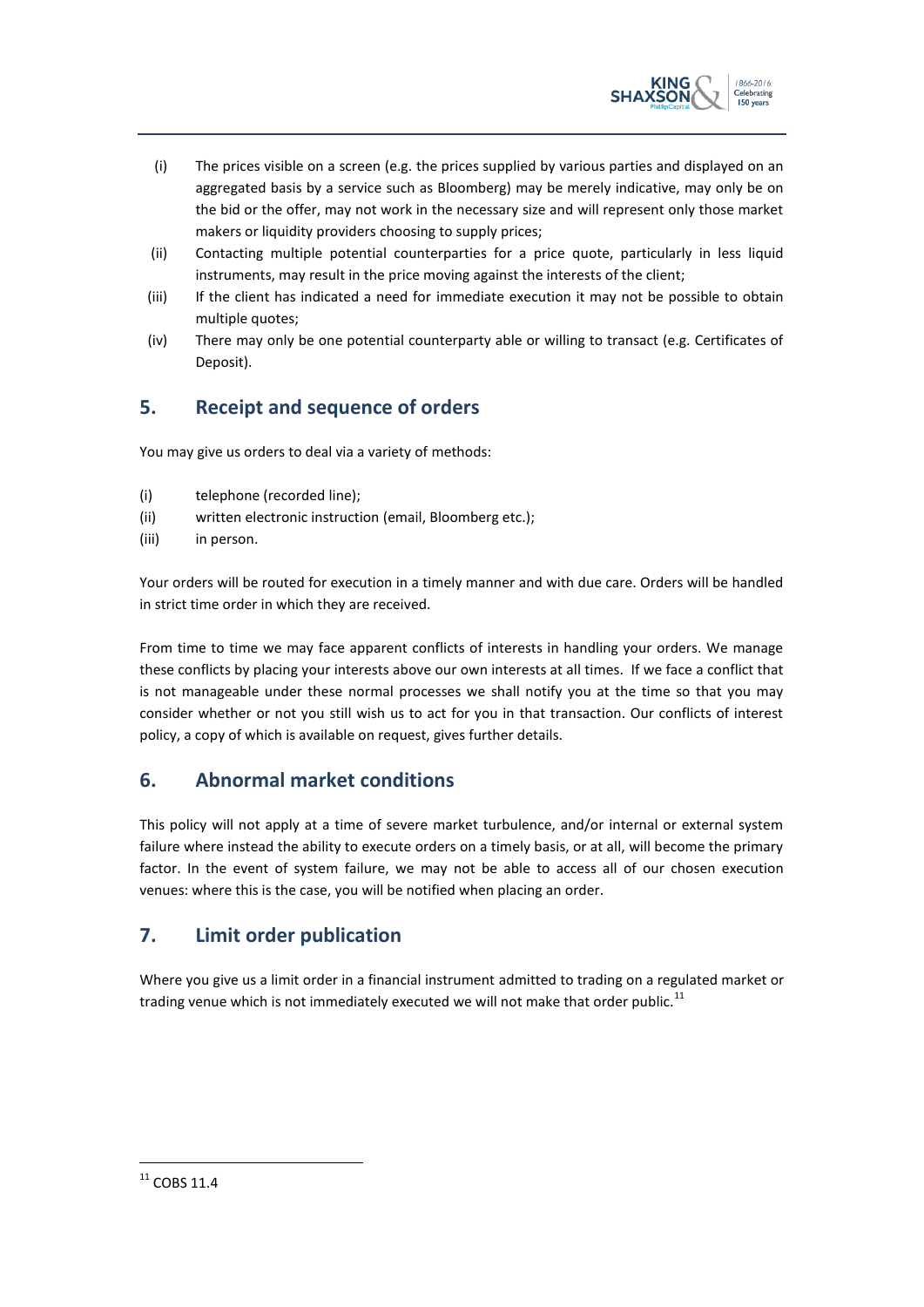

#### **8. Execution venues**

#### **Meaning**

An execution venue is a MiFID term meaning any of an exchange (Regulated Market), multiple dealer platform or facility (Multilateral Trading Facility or Organised Trading Facility), single entity effectively operating an internal market (Systematic Internaliser) or single entity acting as a liquidity provider (market maker or other entity willing to buy and sell securities on a regular basis).

#### **Selection of execution venues<sup>12</sup>**

For each asset and product type where we execute orders on behalf of clients, we have selected a number of execution venues that meet our criteria for delivering Best Execution. These have been selected on the basis of consistent quality of pricing, costs and liquidity and the ability to execute your order with speed and certainty, whilst managing the market impact of your order where relevant. The venues we currently use are listed in Annex I. Please note that these are the venues we currently most frequently use and on which we place significant reliance in meeting our best execution obligation. We will naturally use others from time to time as opportunity presents.

Although our costs will necessarily reflect costs charged to us by venues we will not structure our own costs or charges in such a way as to discriminate unfairly between execution venues (i.e. artificially cause one venue appear to be more expensive than another for the same product).<sup>13</sup>

We do not and will not enter into arrangements whereby we receive remuneration or a discount or other non-monetary benefit for routing client orders to a particular venue.<sup>14</sup>

With regard to financial instruments which can be traded on a trading venue (such as Regulated Market or a Multilateral Trading Facility) we may nevertheless judge that we can achieve Best Execution by dealing away from such venues (e.g. because there are better prices or liquidity available elsewhere). Where we do so, there may be additional risks such as:<sup>15</sup>

- (i) A reduction in the number or application of rules designed to regulate dealing and settlement (i.e. because trading venues such as Regulated Markets and Multilateral Trading Facilities are required to put in place such rules);
- (ii) An increase in instrument or counterparty risk (e.g. because, for an illiquid instrument, such an instrument is more likely not to be available on a traded venue and may only be traded by smaller, less creditworthy firms);
- (iii) Increased settlement risk (e.g. where the instrument is not settled through an international settlement system such as Euroclear or Crest).

1

 $12$  Article 65(5) MiFID Org and COBS 11.2A.21

<sup>13</sup> COBS 11.2A.17G

<sup>&</sup>lt;sup>14</sup> COBS 11.2A.19

 $15$  COBS 11.2A.24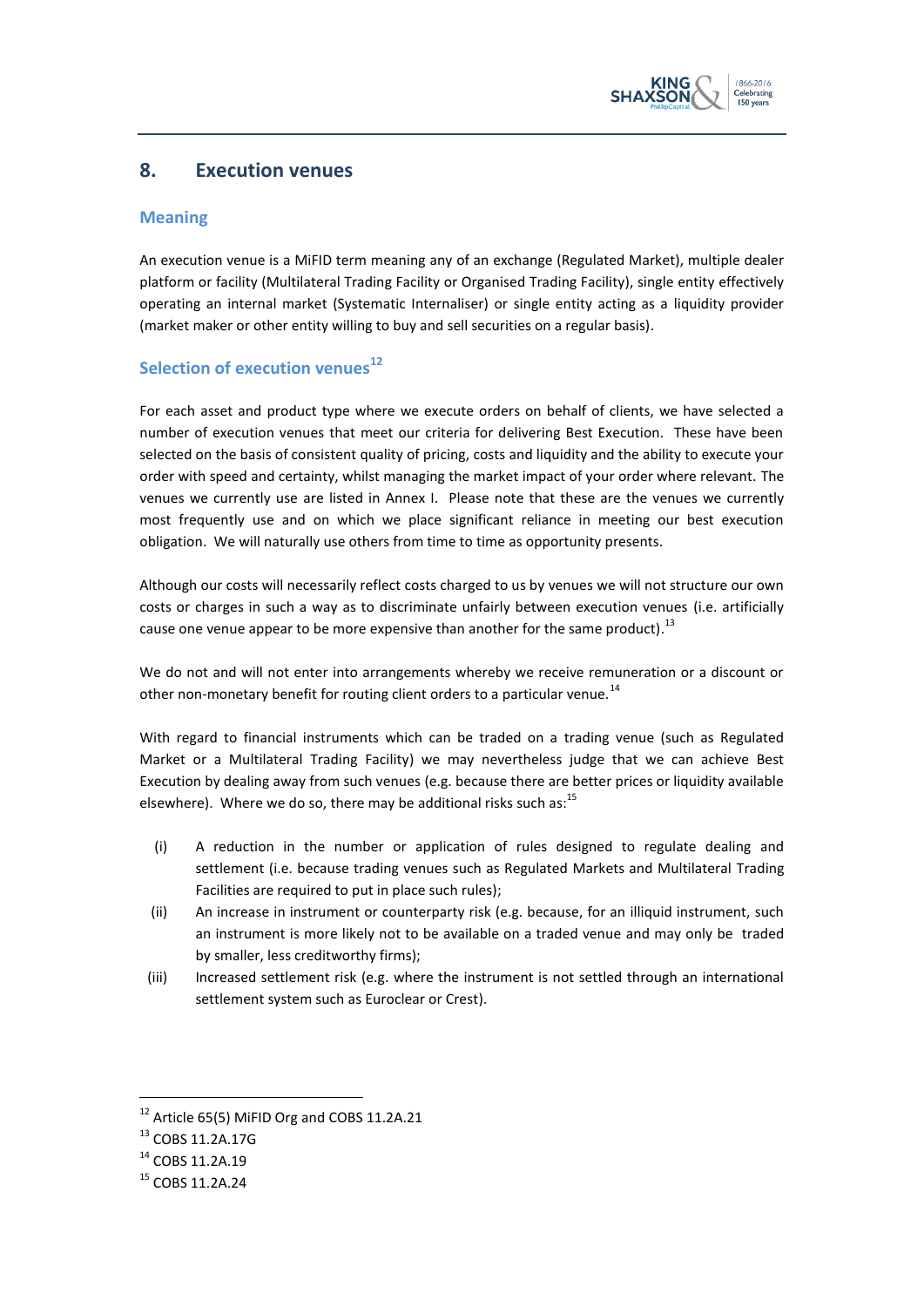

**We may only deal away from a trading venue if you give us prior written consent (which you can do by signing and returning a copy of this document).**<sup>16</sup>

#### **Monitoring of execution venues**

Not all execution venues which could provide a price for the financial instrument are used. Reasons for not using a venue include the costs of connecting to the venue, the higher costs of execution, the excessive or disproportionate time involved in contacting and evaluating all possible venues and the risk of securing worse prices from liquidity providers by spreading order execution too thinly. This may mean that sometimes a better quoted price may have been available on another venue. However, the intention is to provide Best Execution on a consistent basis and, to ensure that venues used continue to meet this requirement, all venues used are subject to ongoing monitoring. Similarly, the availability of other or new venues is kept under ongoing review.

Subject to any specific instructions that may be given by you, we may transmit an order for execution that we receive from you to another King & Shaxson group entity or to an external entity, such as a third party broker. We may only do so where we believe the entity receiving the order will achieve Best Execution on our and your behalf.

# **9. No creation of wider fiduciary responsibility**

Our commitment to provide you with Best Execution does not mean that we owe you any fiduciary responsibilities over and above the specific regulatory obligations placed upon us or as may be otherwise contracted between us.

# **10. Monitoring of these arrangements**

In addition to execution venues used, we will monitor the quality of our execution arrangements generally and promptly make any changes where we identify a need to do so.

You will be notified of any material change to the Execution Policy before it becomes binding (for example, the emergence of a new execution venue on which we intend to place material reliance).

We shall in any event review these arrangements not less than annually, to ensure that we continue to deliver the best outcome to you in executing your orders.

# **11. Consent**

We acknowledge receipt and understanding of the K&S Execution Policy. In particular:

- (i) We consent to K&S executing our orders outside a trading venue such as a Regulated Market or Multilateral Trading Facility or Organised Trading Facility; and
- (ii) In the event we place with K&S a limit order regarding a financial instrument admitted to trading on a Regulated Market, Multilateral Trading Facility or Organised Trading Facility and

<sup>16</sup> COBS 11.2A.24(2)